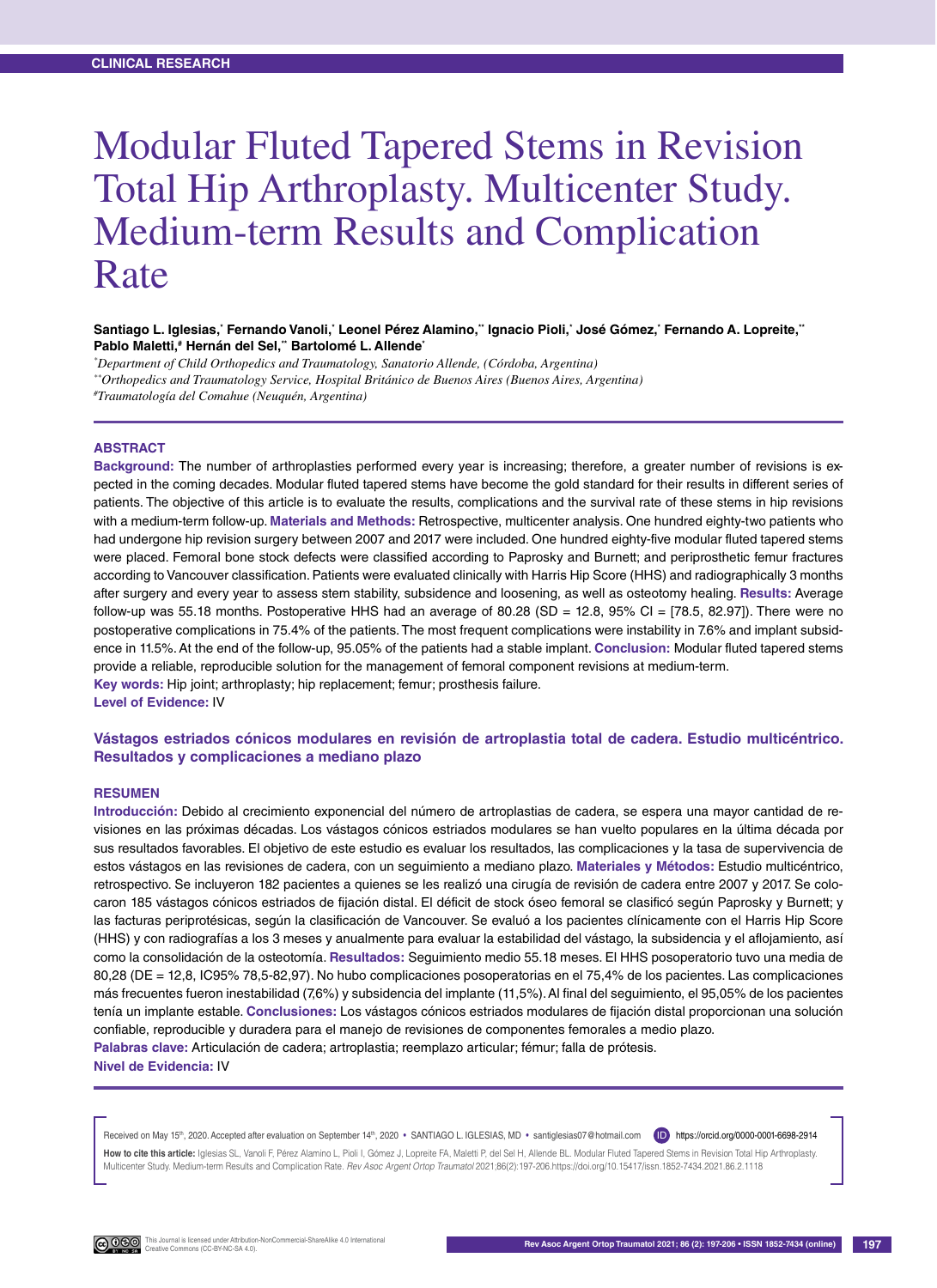# **Introduction**

Total hip replacement is a highly effective procedure that relieves pain, improves function and quality of life, and grants the patient reasonable satisfaction and independence. Despite the success of total hip replacement, a small percentage of patients require multiple surgeries, often related to the failure of the femoral component. Due to the exponential growth in the number of hip replacements, a greater number of revisions are expected in the coming decades.<sup>1</sup> Although the revision of the femoral component with the use of cemented implants has already been described,<sup>2</sup> at present, cementless prostheses have gained great popularity, achieving better clinical and radiological results.3-5

There are numerous surgical techniques when considering the revision of the femoral component, such as cemented stems with or without bone graft,  $6-10$  allograft-prostheses<sup>11,12</sup> and uncemented stems of different designs, for example, extensively porous-coated stems $13-15$  modular and nonmodular fluted tapered stems.  $16-21$ 

Modular fluted tapered stems have become popular in the last decade for their favorable results in small series<sup>17,20,22</sup> and the reproducibility of their technique.<sup>23</sup> They have been reported to have lower rates of stress-shielding and implant subsidence.

The aim of this study was to evaluate the results, complications and revision rate with the use of fluted tapered stems for distal fixation in the revisions of the femoral component performed in three Level I centers, in our country, after a medium-term follow-up.

## **Materials and methods**

Retrospective multicenter study. The inclusion criteria were: patients who had undergone hip revision surgery between 2007 and 2017 and who received distal fixation fluted tapered stems, regardless of the cause of the revision, sex and comorbidities. 182 patients who received 185 distal fixation fluted tapered stems were included. All patients underwent surgery in three Level I centers by specialist surgeons in the area.

Preoperative planning included radiographic evaluation of the previous implant and the femoral bone stock deficit, which was classified according to Paprosky and Burnett.<sup>24</sup> According to the surgical technique, a minimum diaphyseal fixation of 5 cm was considered necessary to ensure correct distal fixation; when this was not possible, it was decided to use another surgical technique.<sup>25</sup> Two patients had a type I Paprosky defect; 40 cases, type II; 62, type IIIA; 34, type IIIB and 11, type IV.

For periprosthetic femoral fractures, we used the Vancouver classification.<sup>26</sup> One patient had a type B1 fracture; 16, type B2 and 19, type B3.

Implant subsidence was measured from fixed landmarks on the prosthesis to fixed landmarks on the femur.<sup>27</sup> Implant loosening was defined as progressive implant subsidence or a continuous radiolucent line around the femoral component. 28

All patients were operated in lateral decubitus, with a posterolateral approach. ZMR® (Zimmer®), Restoration® (Stryker®), Reclaim® (DePuy Synthes, Inc.), Prevision® (Aesculap®), MPTM (Link®) and Arcos® (Biomet) modular stems were used, according to the surgeon's preference, regardless of the cause of the femoral revision.

In the immediate postoperative period, full weight-bearing was routinely allowed, within tolerance, with a walker regardless of the type of bone defect. Patients with intraoperative fractures were prescribed 50% weight bearing on the affected leg. On the other hand, all followed a strict protocol with hip mobility precautions (flexion, abduction, and internal rotation) for six weeks. The patients received antibiotic prophylaxis in preoperative and immediate postoperative doses, and antithrombotic prophylaxis for 28 days.

The clinical follow-up was conducted at 3 and 6 weeks, 3 months and 1 year after surgery. Then, patients were controlled annually. For the clinical evaluation, the Harris Hip Score (HHS)29 was used and radiographs were taken at 3 months and annually to evaluate the stability of the stem, subsidence and loosening, as well as the consolidation of the osteotomy.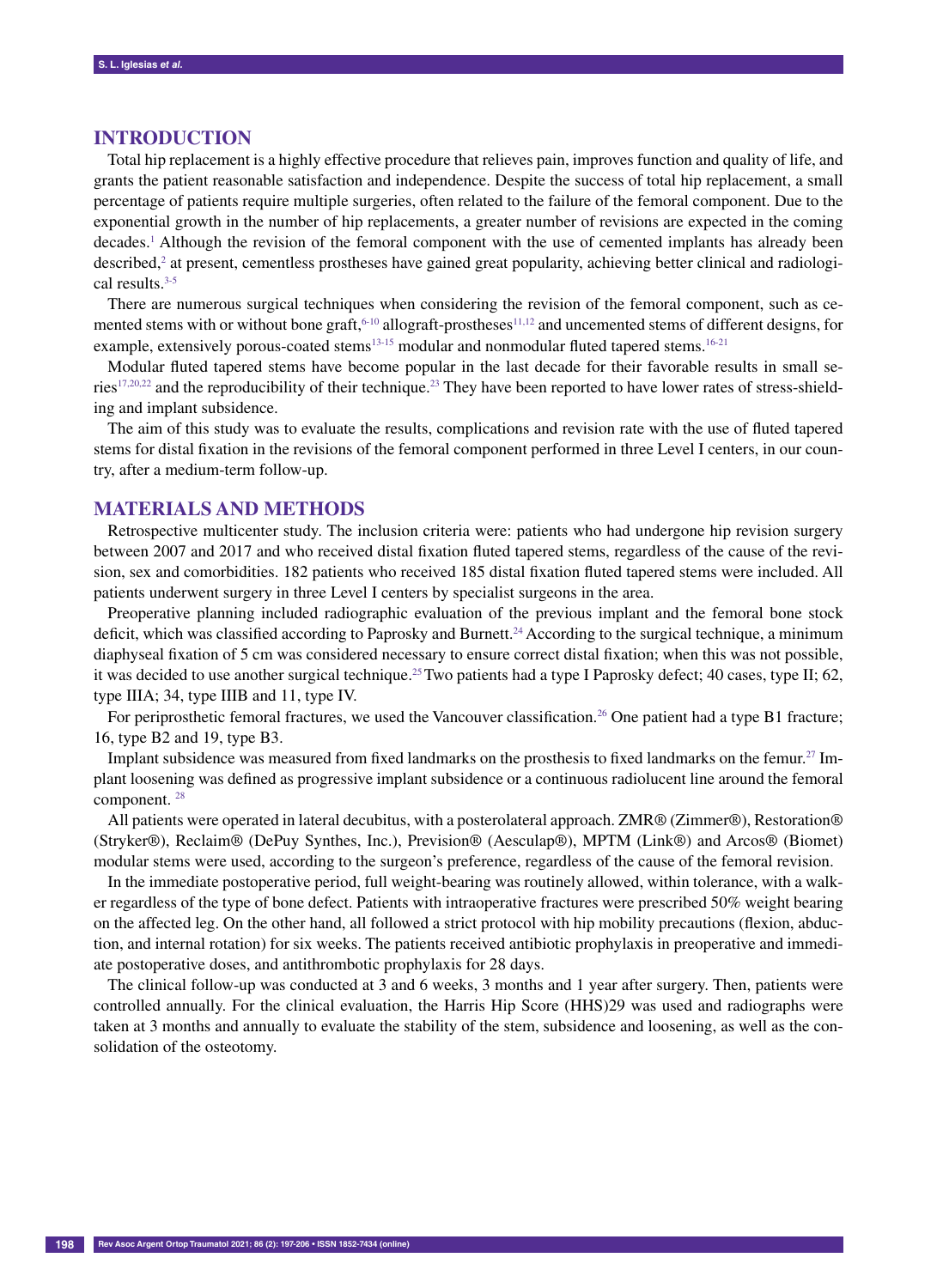## **Statistical analysis**

An exploratory data analysis (summary measures, frequency distribution tables and graphs - box plots, bar diagram and histogram) of the sample of patients was conducted, characterizing by sex, age, and the investigated characteristics.

To study the association between the type of implant, its result after follow-up, the presence or absence of previous interventions (and their number), the causes of femoral revision, the presence of complications, as well as sex and age, Poisson linear logarithmic models (more than two dimensions or crossovers of variables) and contingency tables were estimated, with the chi-square test (two-dimensional association), establishing a significance level equal to 0.05. Likewise, Pearson's correlation coefficients were estimated when the variables were quantitative (HHS, follow-up time, age) and the average difference of these was tested according to sex, previous implantation, etc., using the Student's test and analysis of variance. When the distribution was normal, the confidence intervals were also obtained using a 95% confidence level.

## **Findings**

The average follow-up was 55.18 months, a value that was conditioned by 10% of the patients, who only had a single follow-up radiographic evaluation within the first postoperative year, but who, nevertheless, were clinically controlled by telephone. The average age was 64.97 years. A hundred and one patients (55.49%) were female and 81 (44.51%) were male (Table). 37% of the 182 patients included had cementless stems as previous implants, without statistically significant differences in relation to sex ( $p = 0.610$ ). 62% and 25% had already undergone surgery on one or two occasions, respectively, 10% had three or more previous surgeries. There were no statistically significant differences regarding sex ( $p = 0.37$ ) (Figure 1).

Regarding the causes of femoral revision, age was not a predisposing factor for this event ( $p = 0.745$ ). Revision surgeries of the femoral component were secondary to aseptic loosening (85 cases; 45.95%), septic loosening (two-stage revision) (54 cases; 29.19%), periprosthetic fracture (36 cases; 19.46%), stem fractures (7 cases; 3.78%) and instability (3 cases; 1.62%). When sex was correlated with the cause of the revision, statistically significant differences were observed  $(p = 0.047)$  (Figure 2).

| <b>Sex</b><br>Female<br>Male                                                                             | 101(55.49%)<br>81 $(44.51\%)$                                                   |
|----------------------------------------------------------------------------------------------------------|---------------------------------------------------------------------------------|
| Average age                                                                                              | 64.97 years                                                                     |
| Femoral bone defect<br>Paprosky Classification<br>Type I<br>Type II<br>Type IIIA<br>Type IIIB<br>Type IV | $2(1.34\%)$<br>40 $(26.85\%)$<br>62 $(41.61\%)$<br>34 (22.82%)<br>11 $(7.38\%)$ |
| Periprosthetic femoral fracture<br>Vancouver Classification<br>Type B1<br>Type B <sub>2</sub><br>Type B3 | 1(2.78%)<br>$16(44.44\%)$<br>19 (52.78%)                                        |
| Average follow-up                                                                                        | 55.18 months                                                                    |

**Table.** Demographic data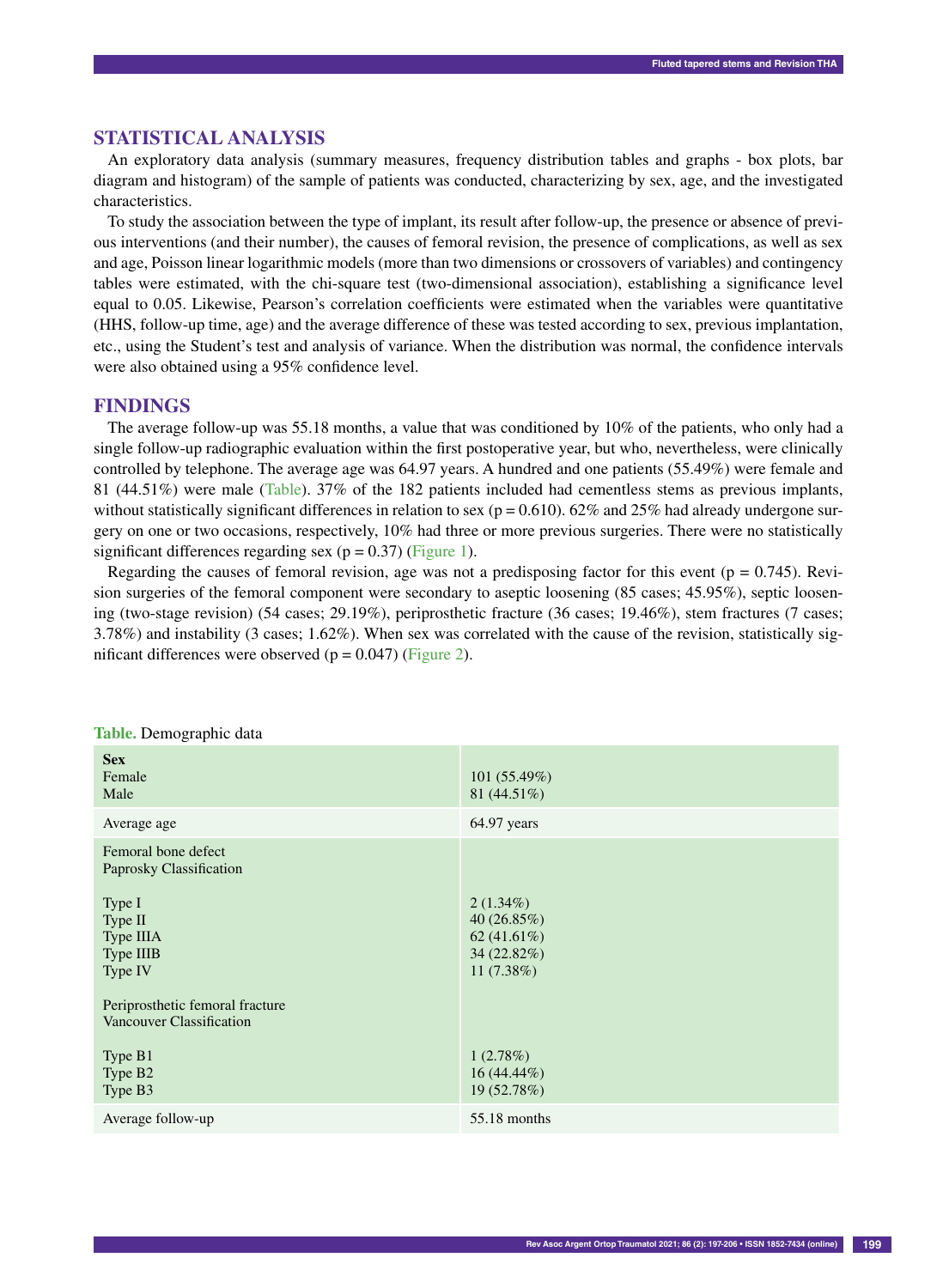

**Figure 1.** Frequency distribution of patients according to the number of previous surgeries and sex (left) and implant outcome (right).

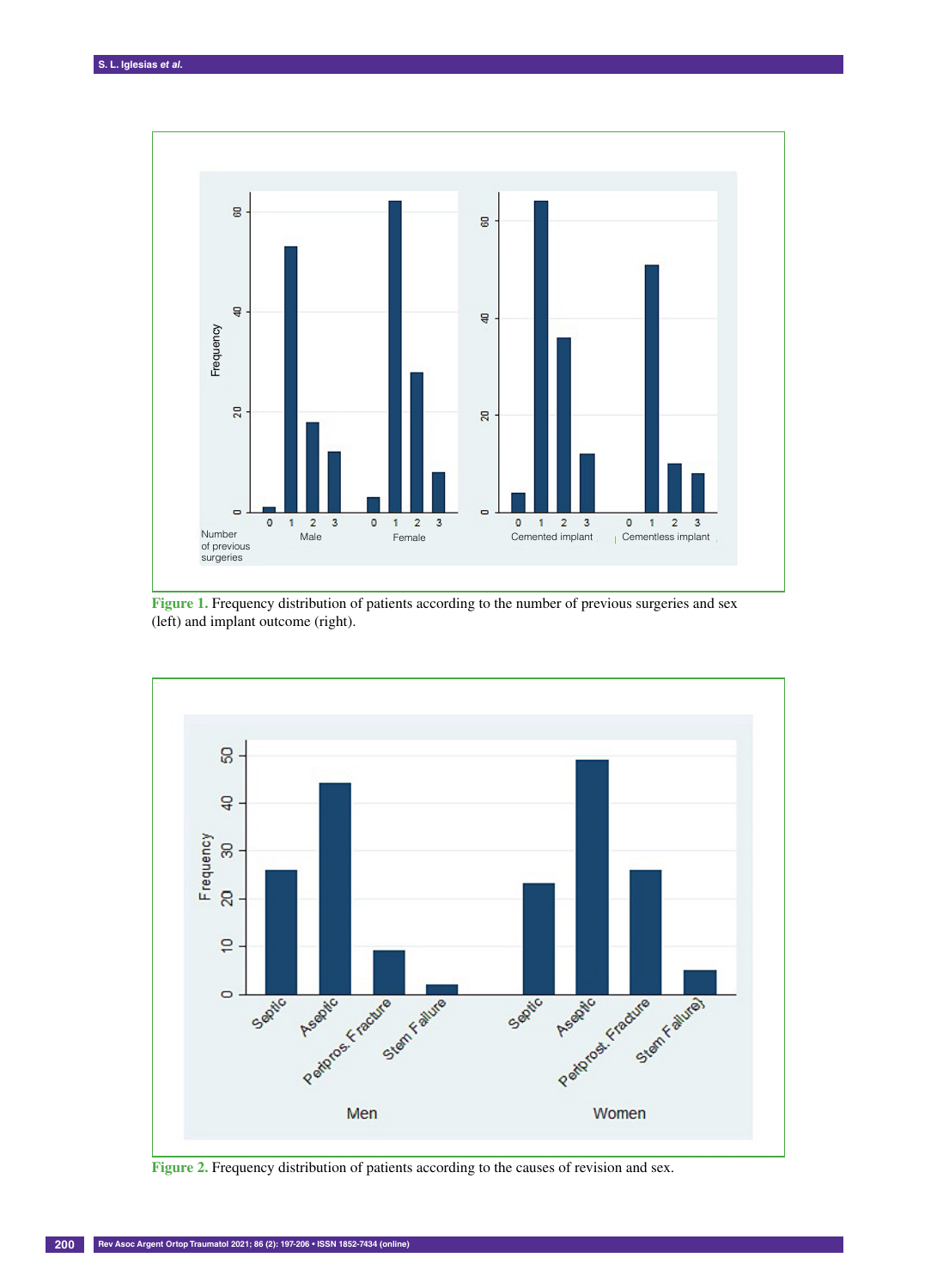The postoperative HHS had a average of 80.28 (standard deviation = 12.8; 95% confidence interval [95% CI] 78.5-82.97), 25% of the patients were below 75.5 and another 25% had values above 88.3. No statistically significant differences were found in relation to age ( $p = 0.334$ ), follow-up time (Figure 3), previous implant ( $p = 0.843$ ) or the number of previous surgeries ( $p = 0.33$ ). HHS was not correlated with sex either ( $p = 0.394$ ) (95% CI 78.2-84.14 and 77.4-81.8 for men and women, respectively).

When analyzing intraoperative complications, 2.19% (4 patients) had an intraoperative fracture at the time of placing the stem, without affecting the definitive stability of the implant.

75.4% of the patients did not suffer postoperative complications. Fourteen (7.6%) had an episode of instability. This influenced the postoperative HHS, which showed significant differences ( $p = 0.047$ ) with those who did not have dislocations. Another complication observed was subsidence of the stem (11.5%), with an average of 4.1 mm at the end of follow-up.



**Figure 3.** Scatter plot between the postoperative Harris Hip Score, age and follow-up time (months) of the patients.

These complications were not associated with sex ( $p = 0.882$ ), age ( $p = 0.372$ ) or previous implant ( $p = 0.225$ ) (Figure 4).

The bone stock deficit did not show statistically significant differences in relation to postoperative HHS ( $p =$ 0.086). In contrast, patients with periprosthetic fractures tended towards lower HHS values.(Figure 5).

Only 14 patients required reoperations: five due to instability, where it was not necessary to revise the stem; four as a consequence of deep infection and five due to subsidence of the implant and aseptic loosening (at 5, 6, 7, 9 and 15 months, respectively).

At the end of follow-up, 95.05% of the patients included in this series had stable implants which did not require a new revision (Figures 6 and 7).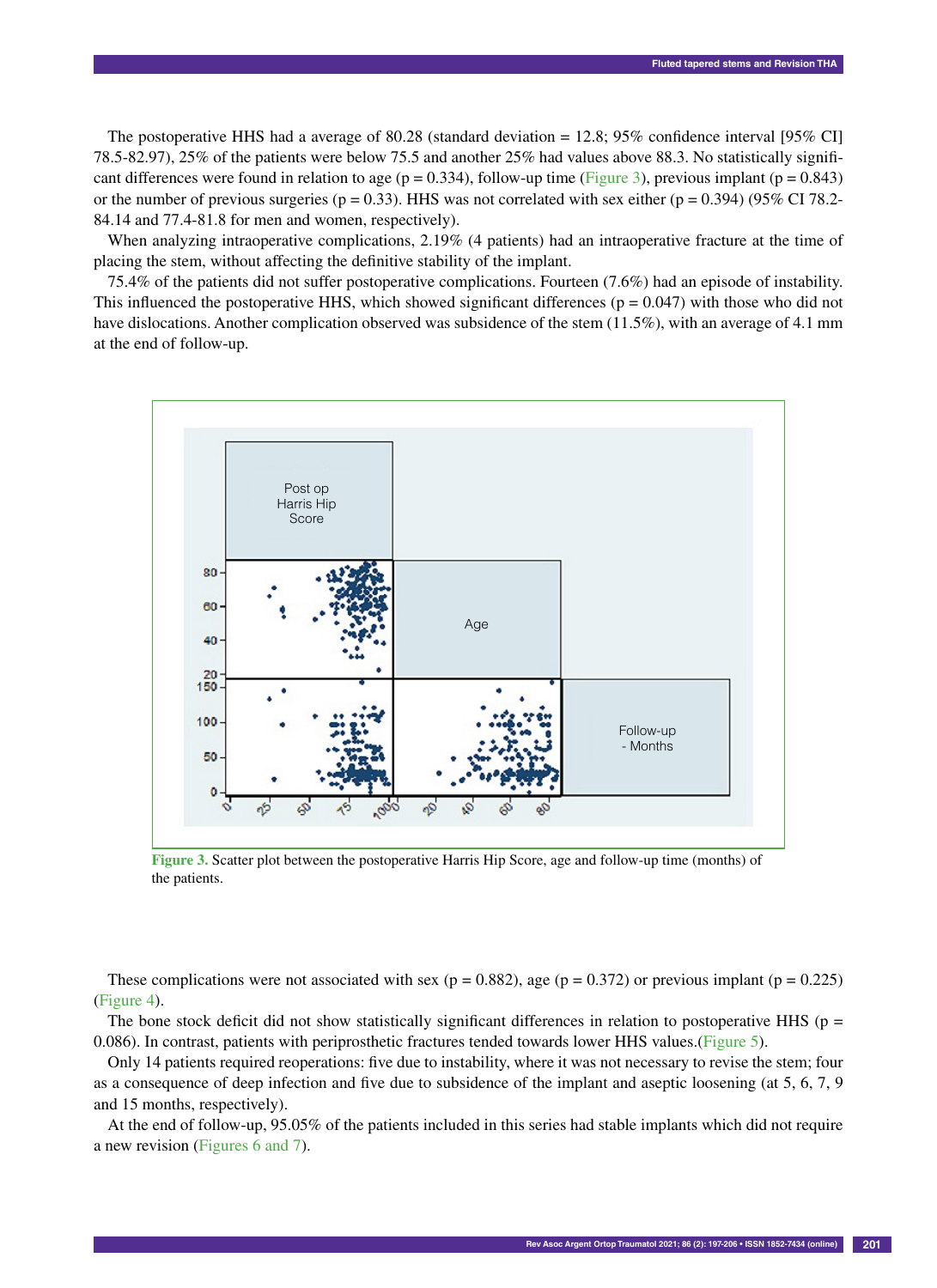

**Figure 4.** Box plot of the follow-up time (months) according to sex, implant success, number of previous surgeries and causes of revision of the patients.



**Figure 5.** Box plot of the postoperative Harris Hip Score based on the classification of the implant placed.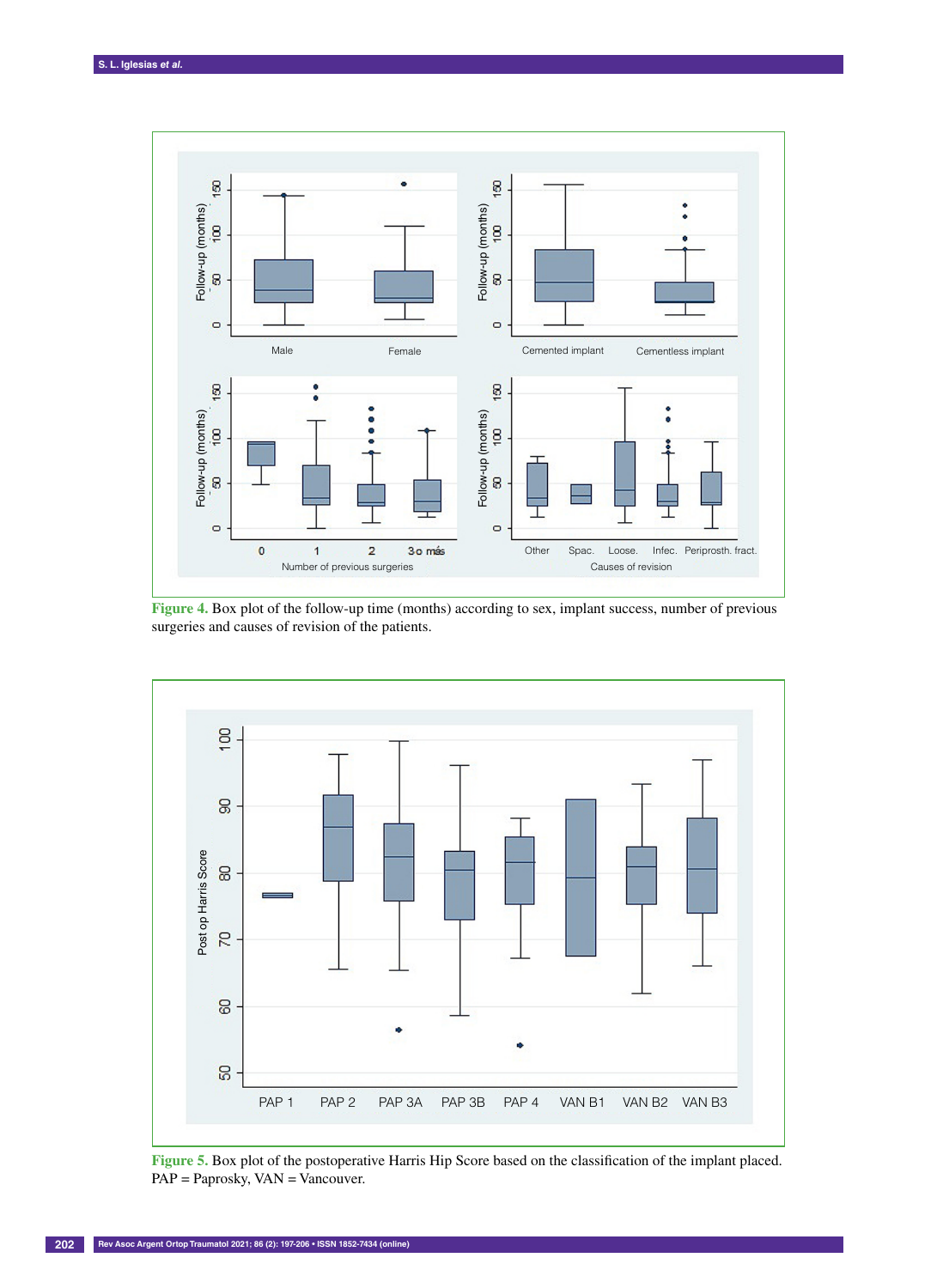

**Figure 6.** 86-year-old woman. Aseptic loosening of the femoral stem. Femoral revision with distal fixation modular fluted tapered stem.



**Figure 7.** 35-year-old man. Sequela to acetabulum fracture plus avascular bone necrosis. Septic loosening. Cup revision plus trabecular metal augmentation and distal fixation modular fluted tapered stem.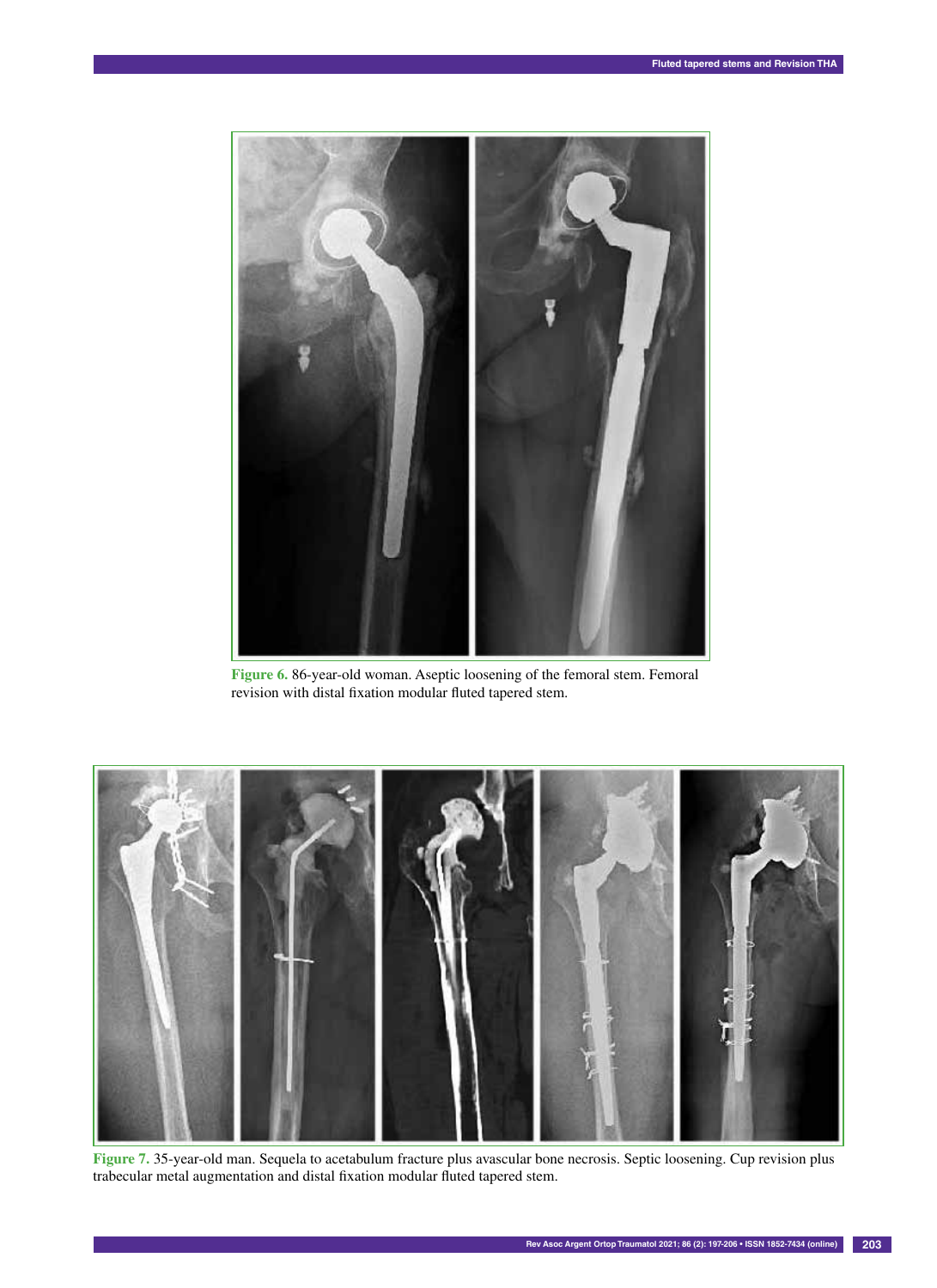## **Discussion**

The revision of a total hip arthroplasty with bone stock deficiency is a challenge for any orthopedic surgeon. Modular fluted tapered stems offer several advantages, including axial and rotational stability, as well as modularity, protection against stress shielding, and a lower rate of intraoperative fractures and thigh pain, compared to cobalt-chrome stems. with extensive porous coating.<sup>16-17,19,20,30</sup> The main challenge faced by the orthopedic surgeon when performing this type of surgery is to achieve a stable fixation of the femoral component. When the proximal femur is significantly compromised, either by fracture or bone stock deficit, femoral stabilization distal to the area of weakened bone is necessary for successful revision surgery.23

The success of modular fluted tapered stems has been reported in different studies.<sup>22,30</sup> Our study included 182 patients, and it is one of the largest series reported.

In most published studies, implant survival without revision of the femoral component due to aseptic loosening is estimated to be 98% at 10 years.<sup>17,19</sup> In our cohort, at the end of follow-up, 95.05% had a stable implant without the need for a new surgery, even in those patients with severe bone stock deficits. This can be contrasted to most other femoral implant designs, such as extensively porous-coated cementless stems, whose success depends on the severity of bone loss.<sup>24</sup>

Abdel et al.<sup>31</sup> reported a 2.4% subsidence rate for implanted stems, and only one patient required reoperation. In our series, this complication was observed in 11.5% of the cases. However, when we analyzed the rest of the literature, the reported subsidence rate was similar to that of our series.<sup>19,28</sup> On the contrary, when the extensively porous-coated cobalt-chrome stems were analyzed, these values were higher.<sup>32</sup>

Klauser et al.<sup>33</sup> and Huang et al.<sup>34</sup> reported an intraoperative fracture rate of around 17%. In our study, only 2.19% (4 patients) had this complication.

In most published studies, the instability rate secondary to revision of the femoral component ranges from  $2\%$  to 21%.18,19 In our series, it was 7.6%, which correlates with the published data.

Salcedo et al.<sup>35</sup> reported a 2.5% deep infection rate. Although infection can negatively affect implant survival, this complication is not frequent in most of the published series. In our study, only four patients required reoperation for this postoperative complication.

A limitation of our study is that it is a retrospective case series, not randomized and without a control group.

## **Conclusions**

––––––––––––––––––

The distal fixation modular fluted tapered stems provide a reproducible solution for the management of revisions of femoral components. In our series, this femoral revision technique achieved a high success rate with good functional results. The complication rate was similar to that reported in the literature. It is worth noting that preoperative planning and proper stem diameter selection are essential to avoid complications. However, a more extensive follow-up of patients is necessary to ensure that complications associated with modularity, such as corrosion, are not a problem in the future.

Conflict of interests: The authors declare they do not have any conflict of interests.

F. Vanoli ORCID ID: https://orcid.org/0000-0002-5667-9716

L. Pérez Alamino ORCID ID: https://orcid.org/0000-0002-1563-6947

I. Pioli ORCID ID: https://orcid.org/0000-0001-8697-1980

J. Gómez ORCID ID: https://orcid.org/0000-0002-1162-2708

F. A. Lopreite ORCID ID: https://orcid.org/0000-0002-2065-8649 P. Maletti ORCID ID: https://orcid.org/0000-0001-5065-9880 H. del Sel ORCID ID: https://orcid.org/0000-0002-3655-1408 B. L. Allende ORCID ID: https://orcid.org/0000-0003-2757-4381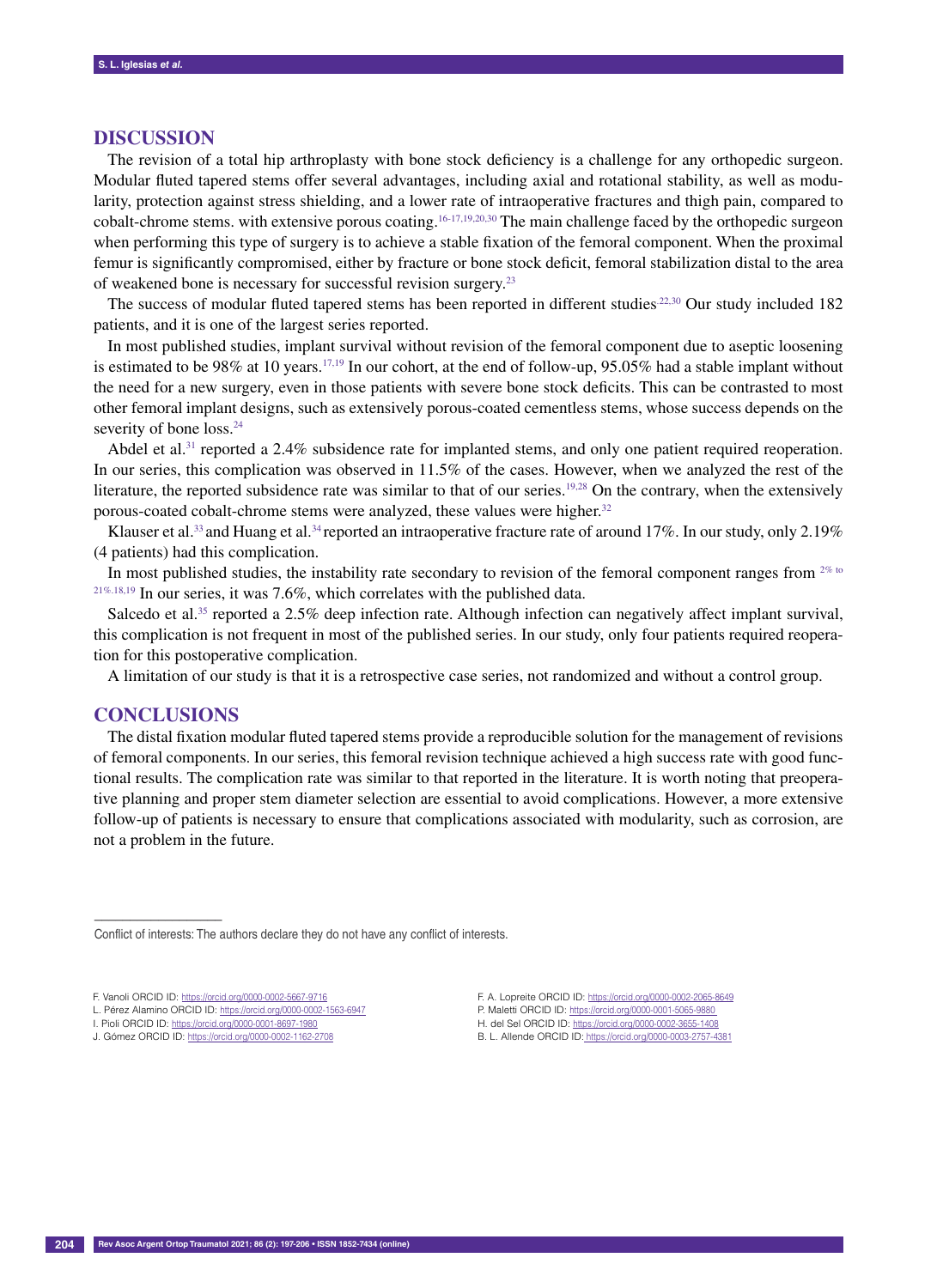# **References**

- 1. Kurtz S, Ong K, Lau E, Mowat F, Halpern M. Projections of primary and revision hip and knee arthroplasty in the United States from 2005 to 2030. *J Bone Joint Surg Am* 2007;89(4):780-5. https://doi.org/10.2106/JBJS.F.00222
- 2. Gie GA, Linder L, Ling RS, Simon JP, Slooff TJ, Timperley AJ. Impacted cancellous allografts and cement for revision total hip arthroplasty. *J Bone Joint Surg Br* 1993;75(1):14-21. https://doi.org/10.1302/0301-620X.75B1.8421012
- 3. Engh CA, Glassman AH, Griffin WL, Mayer JG. Results of cementless revision for failed cemented total hip arthroplasty. *Clin Orthop Relat Res* 1988;(235):91-110. PMID: 3416544
- 4. Krishnamurthy AB, MacDonald SJ, Paprosky WG. 5- to 13-year follow-up study on cementless femoral components in revision surgery. *J Arthroplasty* 1997;12(8):839-47. https://doi.org/10.1016/s0883-5403(97)90152-2
- 5. Lawrence JM, Engh CA, Macalino GE, Lauro GR. Outcome of revision hip arthroplasty done without cement. *J Bone Joint Surg* 1994;76(7):965-73. https://doi.org/10.2106/00004623-199407000-00002
- 6. Wimmer MD, Randau TM, Deml MC, Ascherl R, Nöth U, Forst R, et al. Impaction grafting in the femur in cementless modular revision total hip arthroplasty: a descriptive outcome analysis of 243 cases with the MRP-TITAN revision implant. *BMC Musculoskelet Disord* 2013;14(1):19. https://doi.org/10.1186/1471-2474-14-19
- 7. Oshima S, Yasunaga Y, Yamasaki T, Yoshida T, Hori J, Ochi M. Midterm results of femoral impaction bone grafting with an allograft combined with hydroxyapatite in revision total hip arthroplasty. *J Arthroplasty* 2012;27(3):470-6. https://doi.org/10.1016/j.arth.2011.07.012
- 8. Ten Have BLEF, Brouwer MD RW, van Biezen FC, Verhaar JAN. Femoral revision surgery with impaction bone grafting: 31 hips followed prospectively for ten to 15 years. *J Bone Joint Surg Br* 2012;94(5):615-8. https://doi.org/10.1302/0301-620X.94B5.27909
- 9. Mulroy WF, Harris WH. Revision total hip arthroplasty with use of so-called second-generation cementing techniques for aseptic loosening of the femoral component. A fifteen-year-average follow-up study. *J Bone Joint Surg* 1996;78(3):325-30. https://doi.org/10.2106/00004623-199603000-00002
- 10. Davis CM, Berry DJ, Harmsen WS. Cemented revision of failed uncemented femoral components of total hip arthroplasty. *J Bone Joint Surg Am* 2003;85(7):1264-9. https://doi.org/10.2106/00004623-200307000-00012
- 11. Lin Min, Jing Peng, Hong Duan, Wenli Zhang, Yong Zhou, Chongqi Tu. Uncemented allograft-prosthetic composite reconstruction of the proximal femur. *Indian J Orthop* 2014;48(3):289-95. https://doi.org/10.4103/0019-5413.132521
- 12. Mayle Jr RE, Paprosky WG. Massive bone loss: Allograft-prosthetic composites and beyond. *J Bone Joint Surg Br* 2012;94(11 Suppl A):61-4. https://doi.org/10.1302/0301-620X.94B11.30791
- 13. Kato T, Otani T, Sugiyama H, Hayama T, Katsumata S, Marumo K. Cementless total hip arthroplasty in hip dysplasia with an extensively porous-coated cylindrical stem modified for Asians: A 12-year follow-up study. *J Arthroplasty* 2015;30(6):1014-8. https://doi.org/10.1016/j.arth.2015.01.033
- 14. Shen B, Huang Q, Yang J, Zhou Z, Kang P, Pei F. Extensively coated non-modular stem used in two-stage revision for infected total hip arthroplasty: Mid-term to long-term follow-up: non-modular stem for infected THA. *Orthop Surg* 2014;6(2):103-9. https://doi.org/10.1111/os.12107
- 15. Thomsen PB, Jensen NJF, Kampmann J, Hansen TB. Revision hip arthroplasty with an extensively porous-coated stem - Excellent long-term results also in severe femoral bone stock loss. *Hip Int* 2013;23(4):352-8. https://doi.org/10.5301/hipint.5000032
- 16. Abdel MP, Lewallen DG, Berry DJ. Periprosthetic femur fractures treated with modular fluted, tapered stems. *Clin Orthop Relat Res* 2014;472(2):599-603. https://doi.org/10.1007/s11999-013-2936-4
- 17. Van Houwelingen AP, Duncan CP, Masri BA, Greidanus NV, Garbuz DS. High survival of modular tapered stems for proximal femoral bone defects at 5 to 10 years followup. *Clin Orthop Relat Res* 2013;471(2):454-62. https://doi.org/10.1007/s11999-012-2552-8
- 18. Amanatullah DF, Howard JL, Siman H, Trousdale RT, Mabry TM, Berry DJ. Revision total hip arthroplasty in patients with extensive proximal femoral bone loss using a fluted tapered modular femoral component. *Bone Joint J Br* 2015;97(3):312-7. https://doi.org/10.1302/0301-620X.97B3.34684
- 19. Rodriguez JA, Deshmukh AJ, Robinson J, Cornell CN, Rasquinha VJ, Ranawat AS, et al. Reproducible fixation with a tapered, fluted, modular, titanium stem in revision hip arthroplasty at 8–15 years follow-up. *J Arthroplasty* 2014;29(9):214-8. https://doi.org/10.1016/j.arth.2013.12.035
- 20. Munro JT, Garbuz DS, Masri BA, Duncan CP. Tapered fluted titanium stems in the management of Vancouver B2 and B3 periprosthetic femoral fractures. *Clin Orthop Relat Res* 2014;472(2):590-8. https://doi.org/10.1007/s11999-013-3087-3